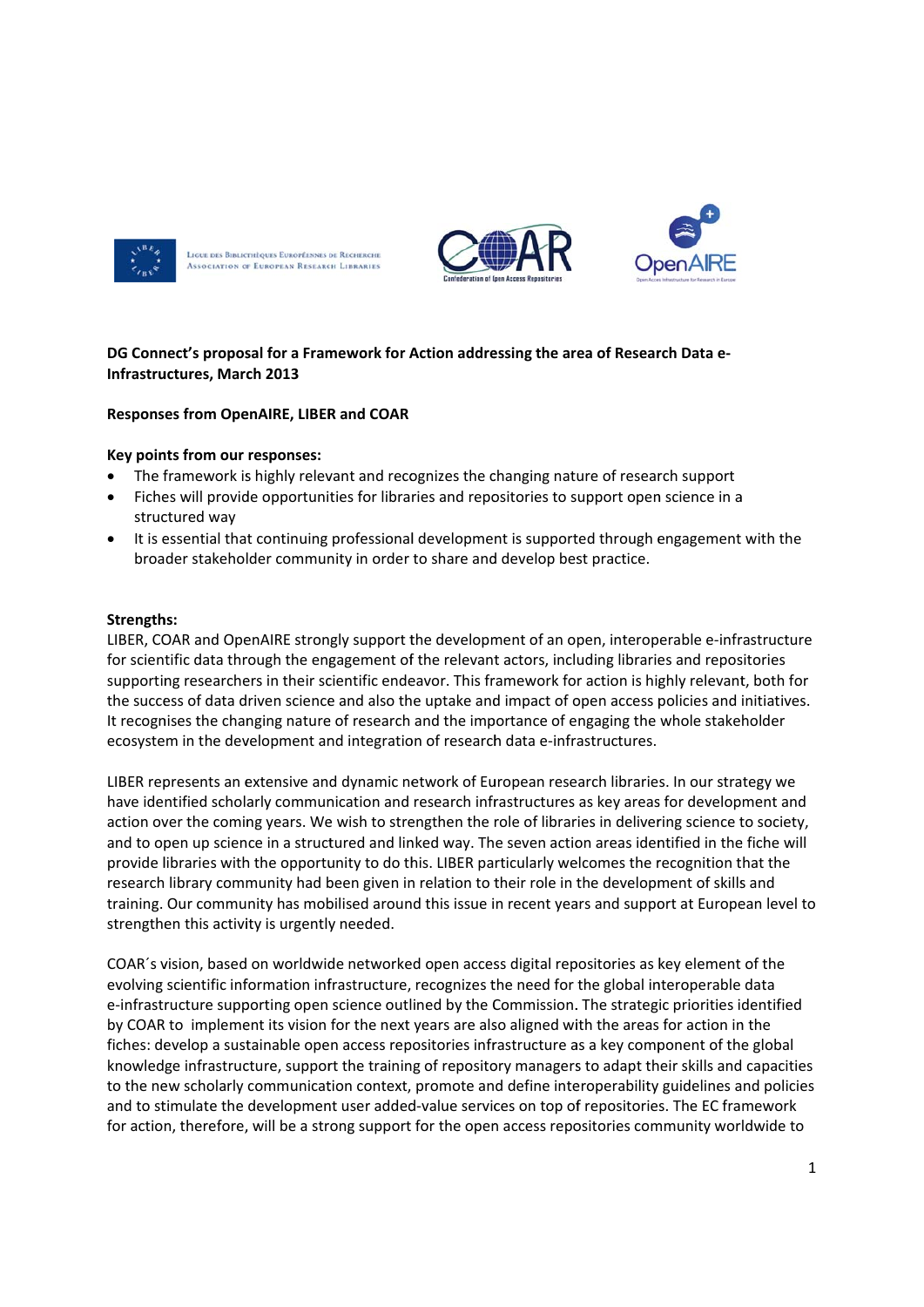achieve its goals, and will contribute to Europe´s leadership at global level.

OpenAIRE, as part of its overarching goal to gather and link together European research output and enable open science through interoperable e-infrastructures for publications and data, considers it vital to equip the next generation of data professionals, users and producers with the necessary infrastructure and skills to deal with data. Much data will originate within the research institution, therefore the library and repositories are well placed to advocate for and support research data sharing. However, for this to happen, the network of research institutions within OpenAIRE need to have the proper foundations in place to allow the sharing, depositing and linking of data.

# **Identified Gaps**

- The group would welcome a more horizontal approach within each of the fiches. Involvement of all relevant stakeholders (for example, researchers, research institutions, universities, libraries, repositories, data centers, publishers etc.) is essential for the supporting of discoverability, navigation and (re)use of research data and literature.
- More attention to research institutions and the long‐tail of research is needed. The fiches should give more importance to universities to establish skills and services. In addition the development of a clear workflow between research institutions and data centres should be supported.
- Specific actions addressing research areas which are less far developed regarding digital techniques and data (humanities).
- Storing, managing and preservation should also be a key concern for open access infrastructures, this shouldn't be mutually exclusive. Any work on authentication and authorization will need to take into account developments in digital identifiers.
- Facilitation of online and blended learning (incl. MOOCs) which address both students and practitioners to educate in managing and sharing open data, should be included in the fiches.

### **Detailed comments on each of the fiches:**

### **Fiche 1: Community support data services**

- This fiche has overlooked the role of research institution and IRs. The role of linked data for IRs is such that they should be recognised as a stakeholder amongst sematic data providers.
- The development of standards, ontologies, and metadata for research data will help support cross‐ disciplinary data sharing and collaboration. It also opens up the opportunity to develop tools and services on top of data centres and repositories.
- This fiche should also focus on supporting and stimulating such service (e.g. usage statistics, text/data mining, research profiles) by drawing use cases and requirement from the communities in question.
- The development of data support data services should consider the relationship to other developing local systems (how this can be done is a real challenge), user‐oriented services grown in intensive discussions with the scientists, embedding the repository into services, and differentiating between backend and frontend.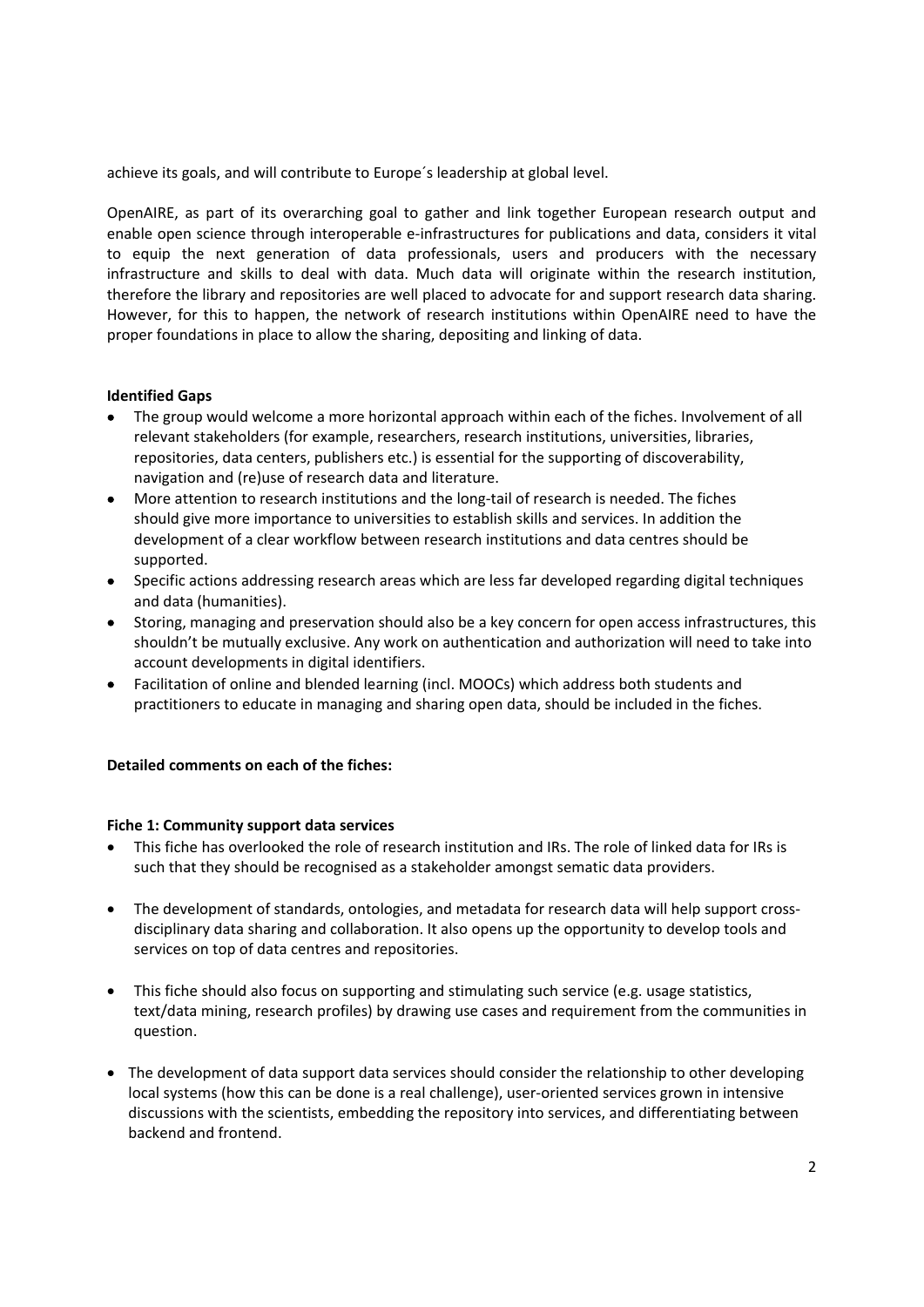#### **Fiche 2: Infrastructure for open access**

- Ensuring that researchers can, on a global scale, have meaningful access to, and exploit, open access content (both via thematic and institutional repositories and data centres) is an essential step in increasing visibility and impact of open access publications. To do this, best practice need to be developed for depositing research data sets that enable linking to relevant documents, and that have high compliance levels driven by appropriate incentives, resources and policies.
- Our vision encompasses supporting the creation of a new, enriched form of scholarly publication that enables the creation and management of relationships between knowledge, claims and data. It is founded on the creation of a knowledge infrastructure that allows the sharing of computationally executable components, such as workflows, computer code and statistical calculations, as scientifically valid content components; and an infrastructure that allows these components to be made openly accessible, reviewed, discussed referenced and attributed.
- More emphasis on incentivisation for data sharing and citation is needed. Support and incentives for the sharing of data and publications should be more effectively developed and implemented in institutions, compatible with national, European and international requirements. We must ensure that research engaging in data sharing can be given recognition for their efforts.

#### **Fiche 3: Storing, managing and preserving research data**

 We recognise the need for a coordinated approach to the preservation of research data. From the library and repositories perspective, there is much work to be done in relation to ensuring the sustainability of digital preservation. The development of shared services for the preservation of research data is one solution to helping address this issue. In addition, preservation is not mutually exclusive action, and all activities should have mention of preservation planning.

### **Fiche 4: Discovery and provenance of research data**

 Developing a Digital Identifier e‐infrastructure (for digital objects, datasets, etc and authors) is a key issue to develop any interoperable infrastructure. There is a "desperate need" for libraries/repositories to use digital identifiers to be able to create high impact visible services or enable the creation of services on top of repositories.

### **Fiche 5: Towards global data e‐infrastructures**

 Increasingly research and data driven science is conducted on a global scale. The growth of open access means that the potential for global collaboration will increase exponentially. The supporting infrastructures for research must also be capable of operating on a global scale in order to realise this potential. We welcome the RDA initiative and the opportunity for libraries and open access repositories, as stakeholders in the global data e‐infrastructure, to contribute to and engage in such a forum.

### **Fiche 6: Authentication & Authorisation**

 We support this action, but we would welcome a better balance between the stakeholders being addressed: researchers, research support, libraries and repositories